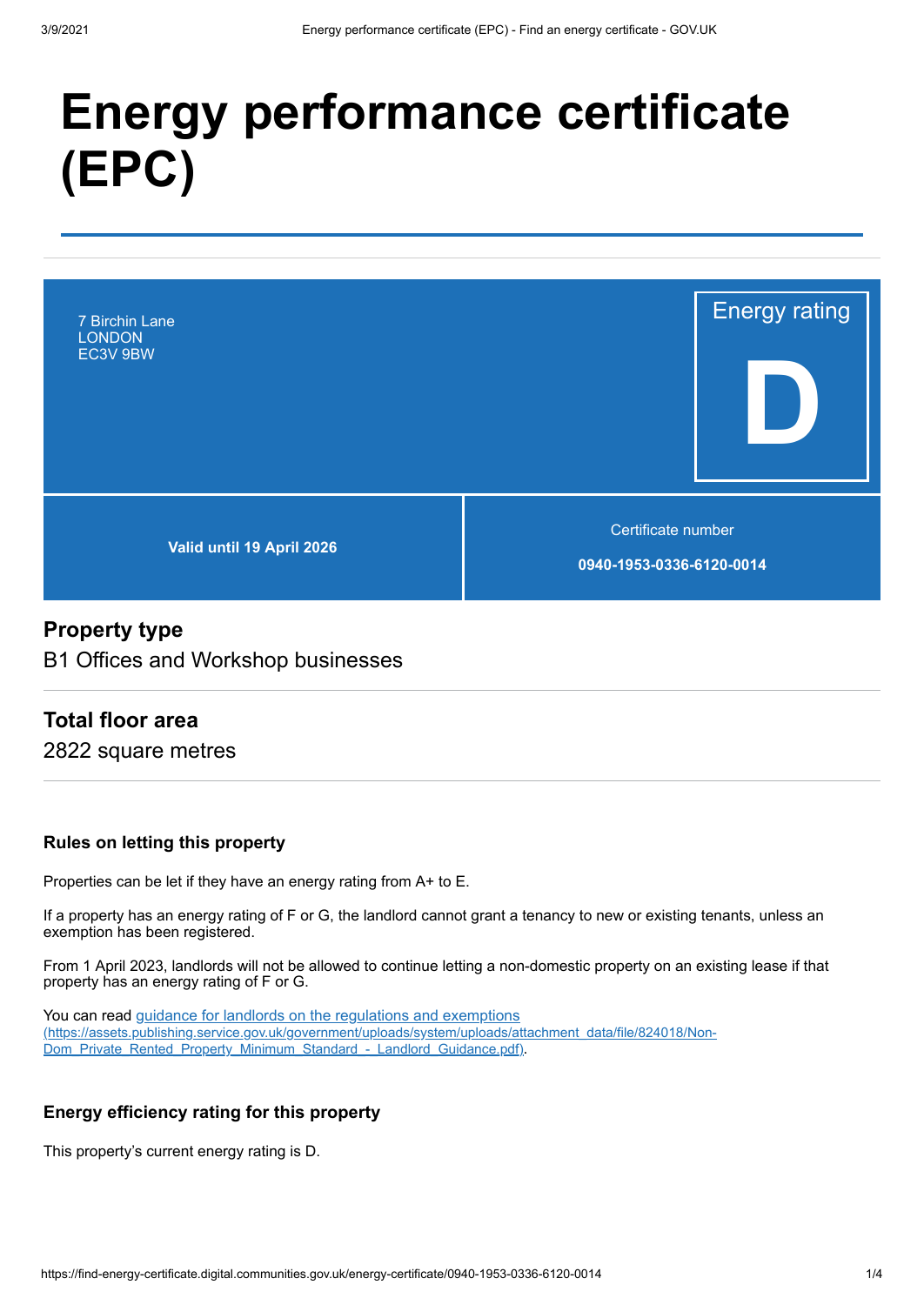

Properties are given a rating from A+ (most efficient) to G (least efficient).

Properties are also given a score. The larger the number, the more carbon dioxide (CO2) your property is likely to emit.

#### **How this property compares to others**

Properties similar to this one could have ratings:

**If newly built**

## **If typical of the existing stock**

**Breakdown of this property's energy performance**

**Main heating fuel** Grid Supplied Electricity

# **Building environment**

Air Conditioning



28 | B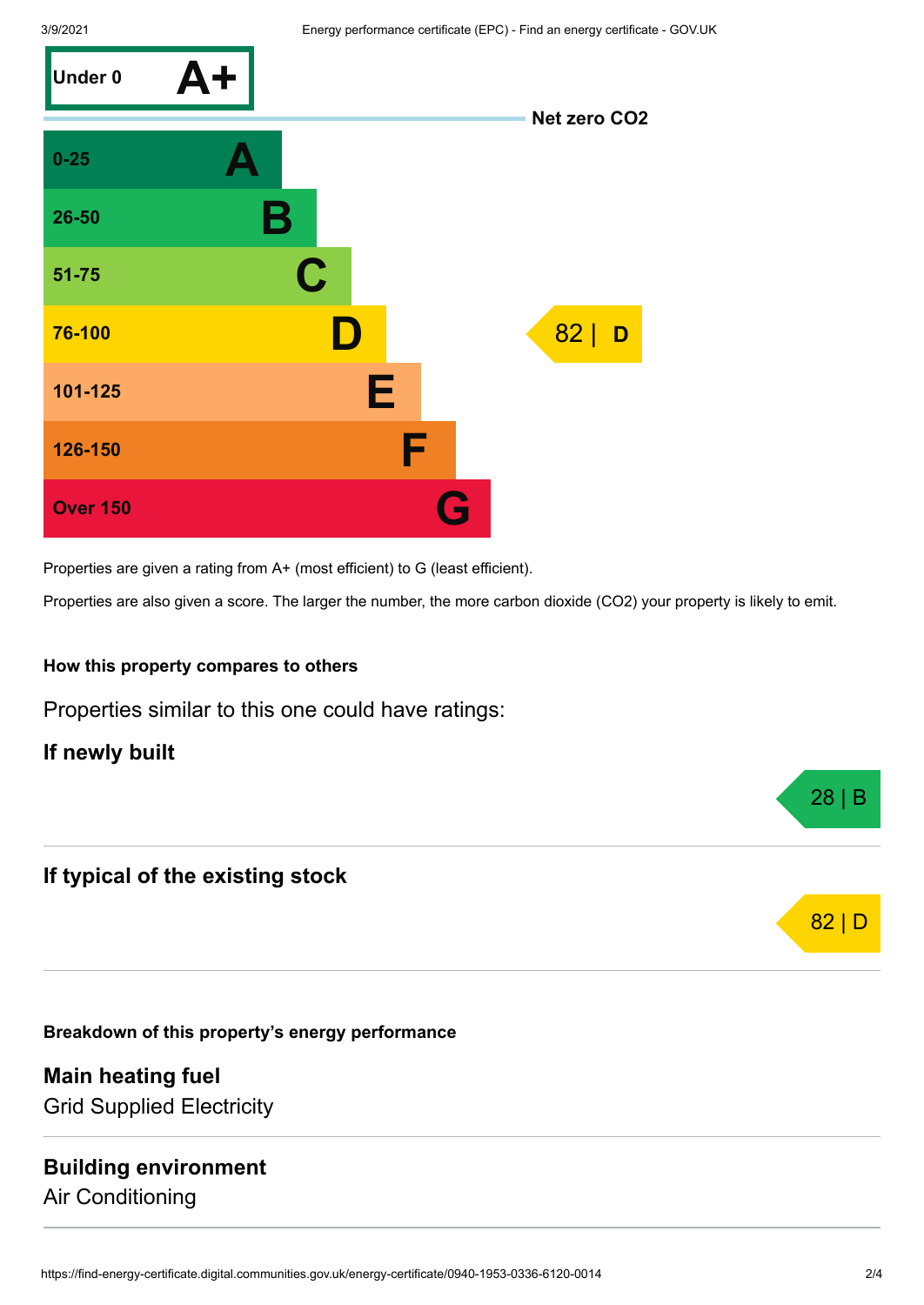# **Assessment level** 3

# **Building emission rate (kgCO2/m2 per year)**

49.26

#### **Recommendation report**

Guidance on improving the energy performance of this property can be found in the recommendation report [\(/energy-certificate/9161-4024-0563-0000-1395\)](https://find-energy-certificate.digital.communities.gov.uk/energy-certificate/9161-4024-0563-0000-1395).

#### **Contacting the assessor and accreditation scheme**

This EPC was created by a qualified energy assessor.

If you are unhappy about your property's energy assessment or certificate, you can complain to the assessor directly.

If you are still unhappy after contacting the assessor, you should contact the assessor's accreditation scheme.

Accreditation schemes are appointed by the government to ensure that assessors are qualified to carry out EPC assessments.

# **Assessor contact details**

#### **Assessor's name**

Konstantinos Sotiriou

#### **Telephone**

02476 233144

#### **Email**

[kostas.sotiriou@wensleylawz.com](mailto:kostas.sotiriou@wensleylawz.com)

# **Accreditation scheme contact details**

**Accreditation scheme** Elmhurst Energy Systems Ltd

**Assessor ID** EES/018525

**Telephone** 01455 883 250